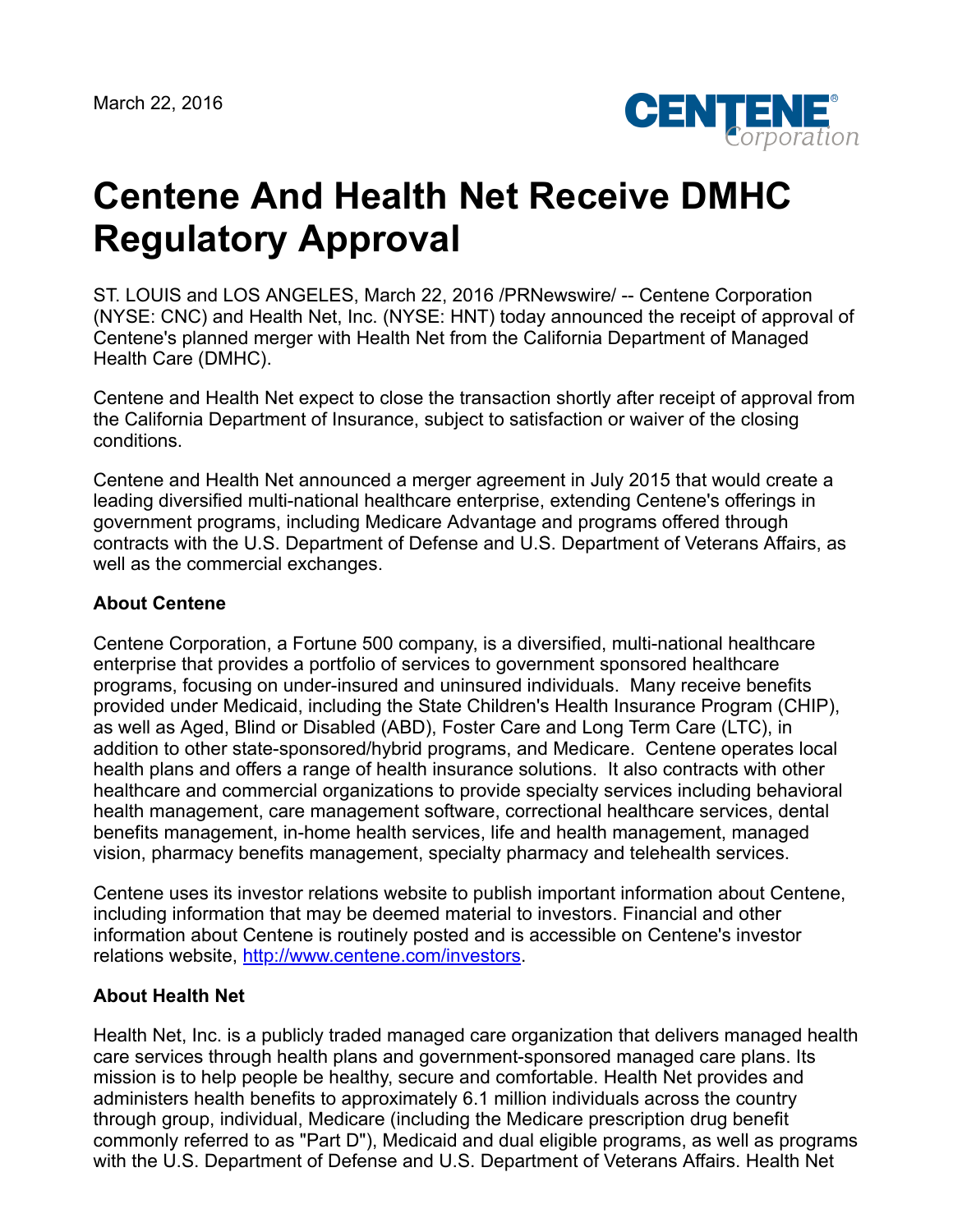also offers behavioral health, substance abuse and employee assistance programs, and managed health care products related to prescription drugs.

For more information on Health Net, Inc., please visit Health Net's website at [www.healthnet.com](http://www.healthnet.com/).

## **Forward-Looking Statements**

This material may contain certain forward-looking statements with respect to the financial condition, results of operations and business of Centene, Health Net and the combined businesses of Centene and Health Net and certain plans and objectives of Centene and Health Net with respect thereto, including the expected benefits of the proposed merger. These forward-looking statements can be identified by the fact that they do not relate only to historical or current facts. Forward-looking statements often use words such as "anticipate", "target", "expect", "estimate", "intend", "plan", "goal", "believe", "hope", "aim", "continue", "will", "may", "would", "could" or "should" or other words of similar meaning or the negative thereof. There are several factors which could cause actual plans and results to differ materially from those expressed or implied in forward-looking statements. Such factors include, but are not limited to, the expected closing date of the transaction; the possibility that the expected synergies and value creation from the proposed merger will not be realized, or will not be realized within the expected time period, including, but not limited to, as a result of conditions, terms, obligations or restrictions imposed by regulators in connection with their approval of, or consent to, the merger; the risk that the businesses will not be integrated successfully; disruption from the merger making it more difficult to maintain business and operational relationships; the risk that unexpected costs will be incurred; changes in economic conditions or political conditions; changes in federal or state laws or regulations, including the Patient Protection and Affordable Care Act and the Health Care Education Affordability Reconciliation Act and any regulations enacted thereunder; provider and state contract changes; the outcome of pending legal or regulatory proceedings; reduction in provider payments by governmental payors; the expiration or termination of Centene's or Health Net's Medicare or Medicaid managed care contracts with federal or state governments; tax matters; increased health care costs; the possibility that the merger does not close, including, but not limited to, due to the failure to satisfy the closing conditions; and risks and uncertainties discussed in the reports that Centene and Health Net have filed with the Securities and Exchange Commission (the "SEC"). These forward-looking statements reflect Centene's and Health Net's current views with respect to future events and are based on numerous assumptions and assessments made by Centene and Health Net in light of their experience and perception of historical trends, current conditions, business strategies, operating environments, future developments and other factors they believe appropriate. By their nature, forward-looking statements involve known and unknown risks and uncertainties because they relate to events and depend on circumstances that will occur in the future. The factors described in the context of such forward-looking statements in this announcement could cause Centene's and Health Net's plans with respect to the proposed merger, actual results, performance or achievements, industry results and developments to differ materially from those expressed in or implied by such forward-looking statements. Although it is believed that the expectations reflected in such forward-looking statements are reasonable, no assurance can be given that such expectations will prove to have been correct and persons reading this announcement are therefore cautioned not to place undue reliance on these forward-looking statements which speak only as of the date of this announcement. Neither Centene nor Health Net assumes any obligation to update the information contained in this announcement (whether as a result of new information, future events or otherwise), except as required by applicable law. These risks, as well as other